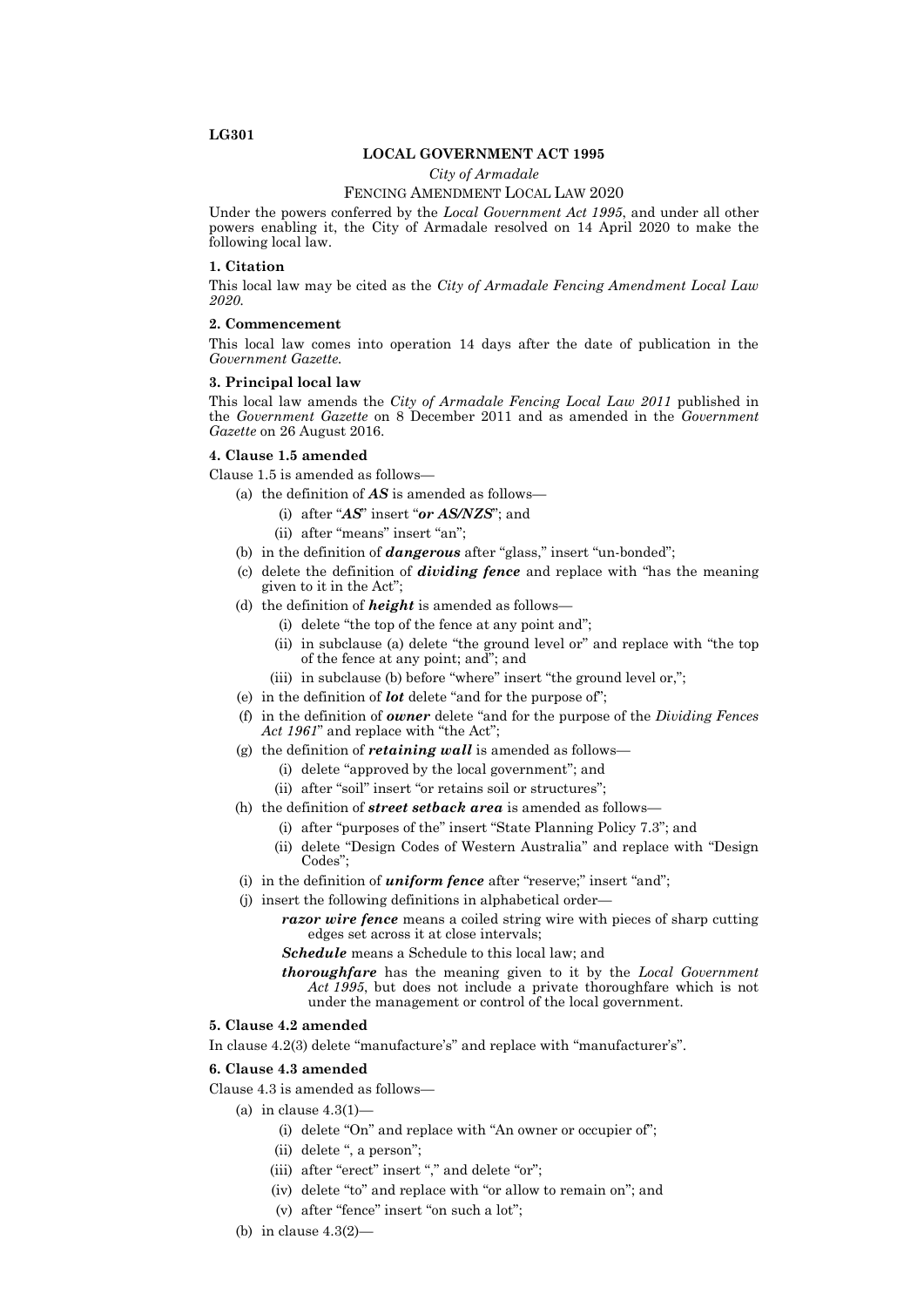- (i) delete "On" and replace with "An owner or occupier of";
- (ii) delete ", a person";
- (iii) after "erect" insert "," and delete "or";
- (iv) delete "to" and replace with "or allow to remain on"; and
- (v) delete "2m" and replace with "2000mm";
- (c) delete clause 4.3(4) and replace with—
	- "(4) An owner or occupier of a lot shall not erect, affix or allow to remain as part of any fence or wall, whether internal or external on that lot any broken glass."
- (d) in clause  $4.3(5)$ -
	- (i) delete "On" and replace with "An owner or occupier of";
	- (ii) delete ", a person";
	- (iii) delete "place or affix" and replace with "erect, affix or allow to remain any"; and
	- (iv) after "a fence on that" delete "Lot" and replace with "lot".

### **7. Headings of principal local law amended**

The principal local law is amended as follows—

- (a) in the heading of PART 5 after "**ELECTRIFIED**" insert "**AND RAZOR WIRE**";
- (b) in the heading of clause 5.1 after "**Electrified**" insert "**and Razor Wire Fences**";
- (c) in the heading of clause 6.1 after "Application" insert "for Approval";
- (d) in the heading of clause 7.1 delete "breach" and replace with "Breach";
- (e) in the heading of clause 7.2 after "Offences" insert "and Penalties";
- (f) in the heading of Schedule 1 clause A after "**fence**" insert "**,**";
- (g) in the heading of Schedule 1 clause B after "**sheeting**" insert "**,**";
- (h) delete the heading in Schedule 1 clause E and replace with—

## "**Colorbond metal, wrought iron, tubular steel or Duralok PVC fencing systems, which satisfies the following specifications—**"

(i) delete the heading in Schedule 2 clause A and replace with—

"**PVC coated rail-less link mesh, chain mesh or steel mesh, which satisfies the following specifications—**"

- (j) delete the heading in Schedule 2 clause B and replace with—
	- **Fences of timber, masonry (brick, stone or concrete), fibre cement, colorbond or Duralok PVC which satisfies the following specifications**— ; and
- (k) in the heading of Schedule 3 after "**LOT**" insert "**, SPECIAL RESIDENTIAL LOT**".

## **8. Clause 5.1 amended**

Clause 5.1 is amended as follows—

- (a) clause  $5.1(1)$  is amended as follows—
	- (i) delete "On" and replace with "An owner or occupier of";
	- (ii) delete ", a person"; and
	- (iii) after "fence" insert "or razor wire."; and
- (b) in clause 5.1(2) delete "specification" and replace with "specifications".

### **9. Clause 6.1 amended**

After clause  $6.1(2)$  insert-

"(3) The local government may refuse to consider an application for approval which is not in accordance with subclause  $(2)$ ."

### **10. Clause 6.3 inserted**

After clause 6.2 insert—

## "**6.3 Decision on Application for Approval**

(1) The local government may—

- (a) approve an application for approval unconditionally or subject to any conditions; or
- (b) refuse to approve an application for approval.

(2) If the local government approves an application for approval, it is to issue to the applicant an approval in the form determined by the local government.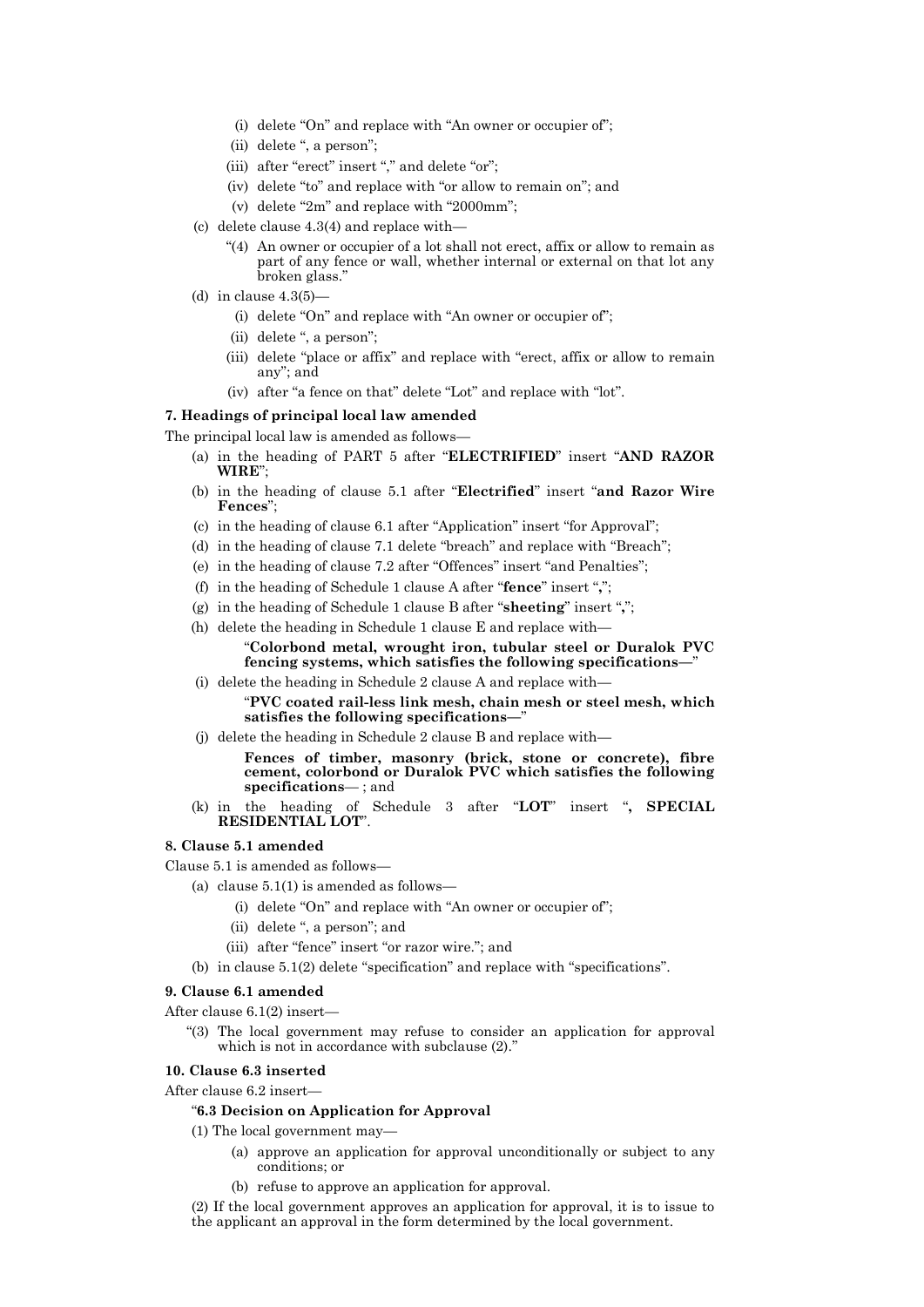(3) If the local government refuses to approve an application for approval, it is to give written notice of that refusal to the applicant.

(4) Where a clause of this local law refers to conditions which may be imposed on an approval or which are to be taken to be imposed on an approval, the clause does not limit the power of the local government to impose other conditions on the approval under subclause  $(1)(a)$ .

#### **11. Clause 7.1 amended**

Clause 7.1 is amended as follows—

- (a) in clause 7.1(1) delete "('infringement notice')"; and
- (b) in clauses 7.1(2) and 7.1(3) delete "An infringement notice" and replace with "A notice of breach".

## **12. Clause 7.2 amended**

Clause 7.2 is amended as follows—

- (a) delete clause  $7.2(1)$  and replace with-
	- "(1) A person who fails to comply with or who contravenes any provision of this local law commits an offence and is liable on conviction to a penalty of not less than \$250 and not exceeding \$5000 and, if the offence is a continuing offence, to a maximum daily penalty of \$500.
- (b) in clause 7.2(2)—
	- (i) delete "a maximum penalty of" and replace with "a penalty of not less than \$250 and not exceeding"; and
	- (ii) after "continuing offence," insert "to".

### **13. Clause 7.3 amended**

After clause 7.3(2) insert—

"(3) Before giving an infringement notice to a person in respect of the commission of a prescribed offence, an authorised person should be satisfied that—

- (a) commission of the prescribed offence is a relatively minor matter; and
- (b) only straightforward issues of law and fact are involved in determining whether the prescribed offence was committed, and the facts in issue are readily ascertainable."

#### **14. Clause 7.4 amended**

Clause 7.4 is amended as follows—

- (a) in clause  $7.4(a)$ 
	- (i) delete "a"; and
	- (ii) after "section" insert "9.16 and";
- (b) in clause  $7.4(b)$ 
	- (i) before "infringement" insert "the withdrawal of".

#### **15. Part 8 inserted**

After Part 7 insert—

### **"PART 8—OBJECTIONS AND REVIEW**

### **8.1 Objections and Review**

When the local government makes a decision under clause 6.3, the provisions of Part 9 Division 1 of the *Local Government Act 1995*, and regulation 33 of the *Local Government (Functions and General) Regulations 1996*, apply to that decision.'

### **16. Schedule 1 amended**

- (1) Clause B is amended as follows—
	- (a) in clause B(c) delete "manufacturers" and replace with "manufacturer's"; and
	- (b) in clause B(d) after "area" insert ",".
- (2) Clause C is amended as follows—
	- (a) clause C(a) is amended as follows—
		- (i) delete "15MPA" and replace with "15MPa"; and
		- (ii) delete "20MPA" and replace with "20MPa";
	- (b) clause C(b)(iii) is amended as follows—
		- (i) delete "15MPA" and replace with "15MPa"; and
		- (ii) delete "2.1m" and replace with "2100mm".
- (3) Clause D is amended as follows—
	- (a) in clause  $D(1)(a)$ —